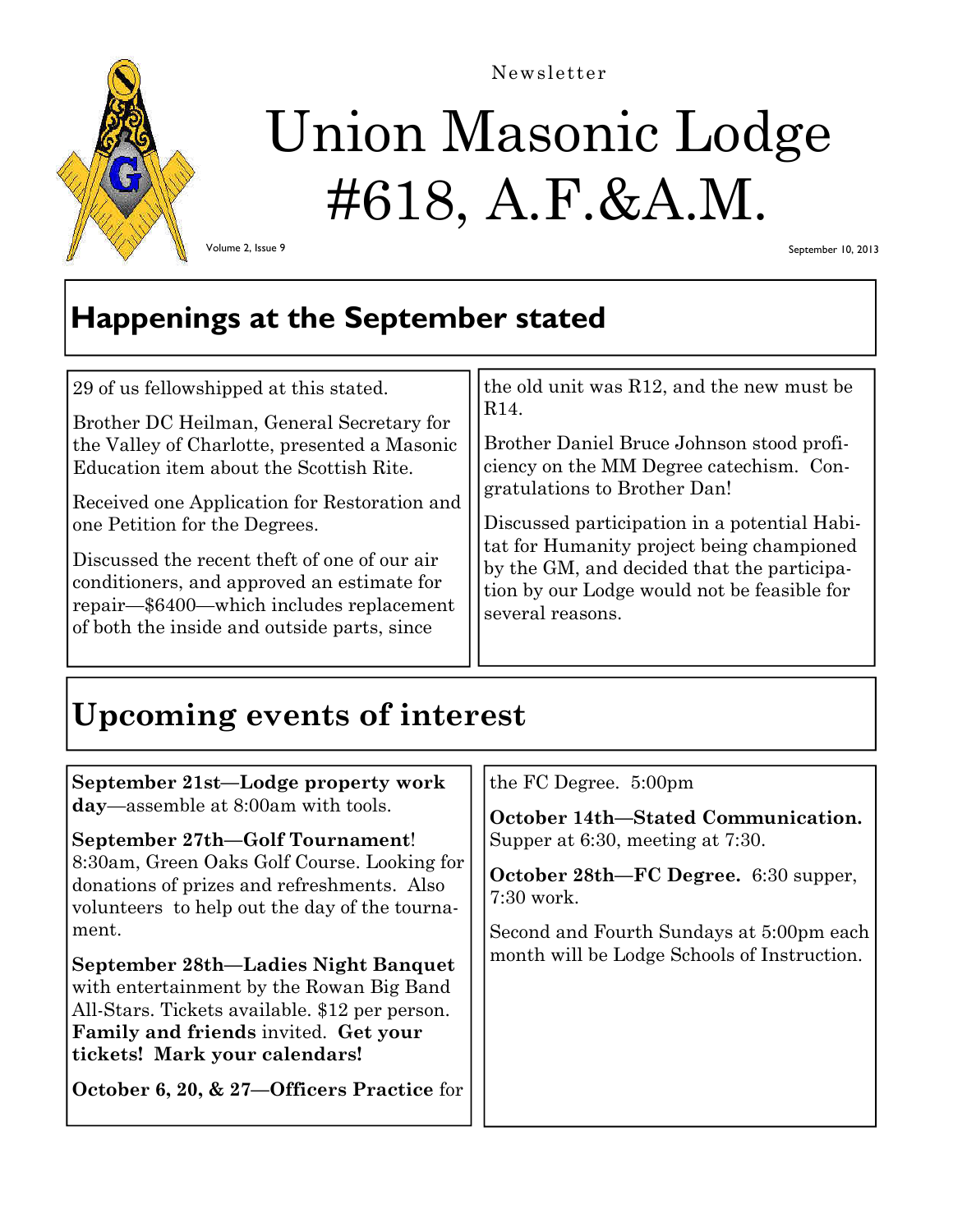## **September Birthdays (by age)**

| <b>AGE / BIRTH DATE REPORT</b><br>(sorted by age on birth date)<br>91 09/22/1922 ARTHUR R.<br><b>MORGAN</b> | 82 09/25/1931 MCCAMIE D. HILL<br>74 09/01/1939 DAVID O. MONTA-<br><b>GUE SR</b>                           | 47 09/21/1966 DARREN R.<br>HARTSELL<br>44 09/01/1969 RYAN B. KNIGHT                               |
|-------------------------------------------------------------------------------------------------------------|-----------------------------------------------------------------------------------------------------------|---------------------------------------------------------------------------------------------------|
| 87 09/04/1926 JAMES H.<br><b>WEATHERS SR</b><br>85 09/29/1928 JACOB V.<br><b>NANCE</b>                      | 71 09/14/1942 JULIAN W. PAGE<br>57 09/21/1956 JOHN B. BROOKS<br>JR<br>53 09/11/1960 RONALD G. THOM-<br>AS | 41 09/05/1972 RODNEY B. SEHEN<br>35 09/26/1978 JASON R. RUSHING<br>23 09/28/1990 JEFFREY B. JONES |

## **October Birthdays (by age)**

| <b>AGE / BIRTH DATE REPORT</b><br>(sorted by age on birth date)<br>188 10/24/1925 BYRON H.<br><b>BEATTY</b><br>175 10/09/1938 JIMMIE BAR-<br><b>BEE</b><br>70 10/20/1943 KENNETH W.<br><b>HARTSELL SR</b> | 68 10/02/1945 THOMAS M. LIT-<br><b>TLE</b><br>67 10/16/1946 JOHN G. HATH-<br><b>COCK</b><br>65 10/24/1948 WILLIAM O.<br><b>BLACK JR</b><br>56 10/11/1957 DON A. LAM- | <b>IIBERT</b><br>53 10/26/1960 ROBERT C.<br><b>MCEACHERN</b><br>48 10/05/1965 AUGUSTUS N.<br><b>JAMES</b><br>22 10/30/1991 DAVID G.<br>INASH |
|-----------------------------------------------------------------------------------------------------------------------------------------------------------------------------------------------------------|----------------------------------------------------------------------------------------------------------------------------------------------------------------------|----------------------------------------------------------------------------------------------------------------------------------------------|
|-----------------------------------------------------------------------------------------------------------------------------------------------------------------------------------------------------------|----------------------------------------------------------------------------------------------------------------------------------------------------------------------|----------------------------------------------------------------------------------------------------------------------------------------------|

#### **Masonic Education. Brother Richard J. Gatling**

Source: Brother Luis J. Orozco, II, PM, FM

From a very young age he seemed to develop a special talent for invention and improvement. As a young boy he always looked forward to assisting his father, Jordan Gatling, who was also a gifted inventor, and invented several interesting machines.

While he was still in his teen years he helped his father, invent two very important machines of the day. One was for sowing cotton, and the other was for thinning young cotton plants. The word invention in the Gatling family was indeed an every day word, and as the young boy grew to manhood his father constantly taught him how to think creatively.

Then in 1839, at the age of 21, he invented a steamboat screw propeller. However, another person quickly filed a patent on it before Brother Gatling could do so. Later that same year, he invented and patented a machine for sowing rice, and when he moved to St. Louis in 1844, adapted it to drilling wheat. This invention made him a wealthy man in the later years of his life. In the 1840's, an outbreak of smallpox left him interested in medicine. He attended Ohio Medical College, and graduated in 1850 but after graduating he soon lost interest in medicine and decided to continue his career in the field of inventing.

(Continued on P3)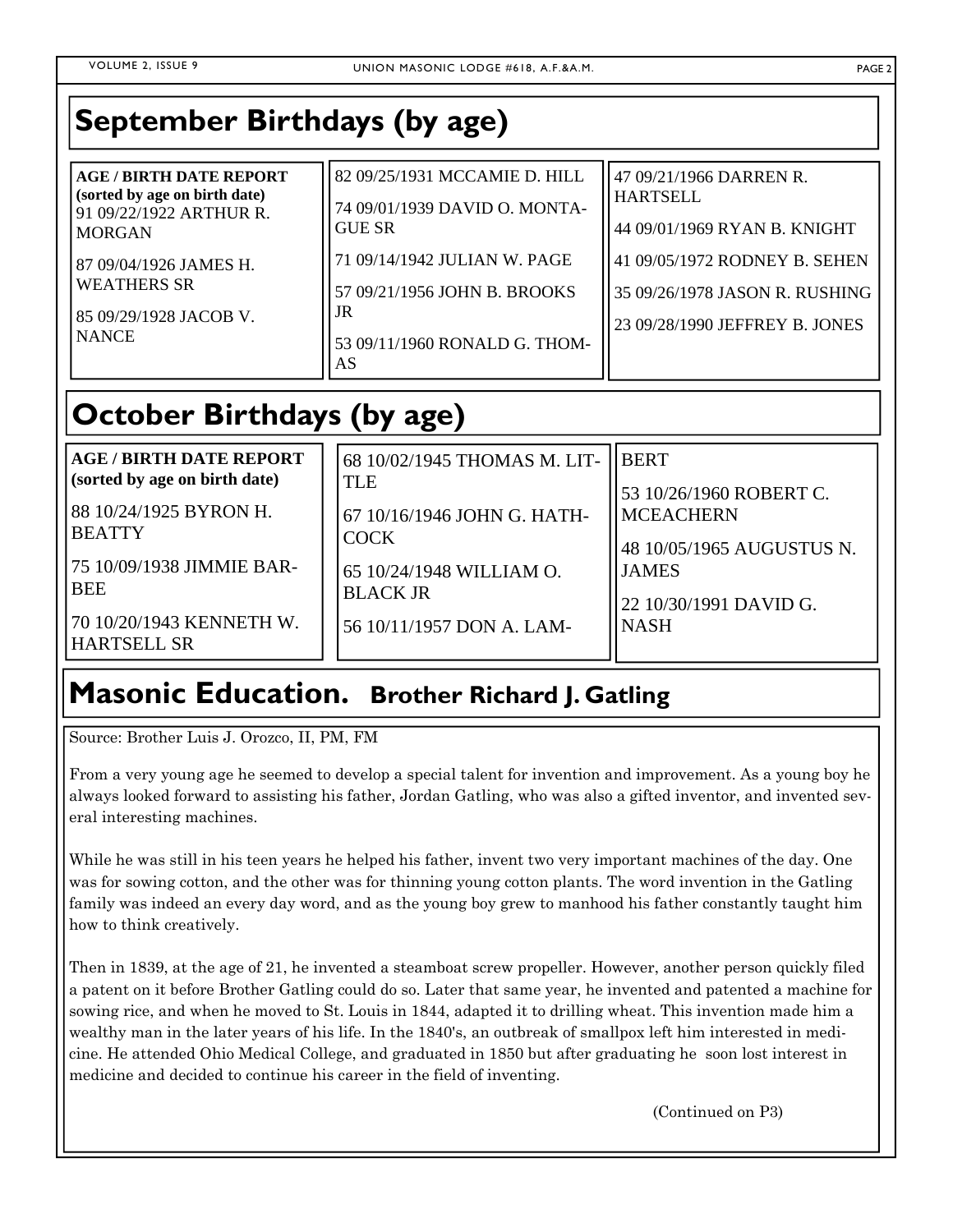(Continued from P2)

For the next few years he continued to invent and improve upon his many already existing inventions, and it was not until 1857 that he invented a steam driven plow. Although he patented the plow, it was not well accepted by farmers, and failed to show much of a profit.

Following the outbreak of the Civil War, he turned his attention to the invention of firearms, and by 1862 he had completed and patented the Gatling Gun, making it his eleventh patent.

He is best known as the inventor of the "Gatling Gun," the world's first practical repeating gun that drastically changed the tactics of warfare throughout the world. He first conceived the idea of his revolving battery gun in 1861, however, the first gun was actually not produced until 1862, when it was introduced at Indianapolis Indiana.

Of that first early model he produced 12 guns, which were used in battle by General Butler on the James River in Virginia. The U.S. Navy had adopted the gun in 1862, and installed several on it's ships in that year.

By 1865, he had changed the gun so that it could fire a metal cartridge, and in 1866 the U.S. Army finally officially adopted it. It rapidly became known around the world and before long it was in demand in Europe. Thereafter it began to be manufactured in Austria and England and was then used by several other European governments.

The first gun fired about 250 rounds per minute, but later improvements including a motor drive raised it to 3,000 rounds per minute. The gun was a rapid fire, hand cranked weapon and solved the enormous problems of rapid loading and rapid firing. He was 44 at the time, and he spent the rest of his life improving and living off the monetary benefits he received from his invention of the Gatling Gun.

Although those who thought he was a pacifist have accused him of being a hypocrite, he really saw the invention of the gun as something, which would save many lives. This proved to actually be true when the Union Army began finding that they could field with many less numbers of troops. In some cases it was said that one gun and 5 soldiers could do the work of 100 soldiers without a Gatling.

In fact, he invented the Gatling gun after he noticed that the majority of dead returning from the American Civil War died of illness, rather than gunshots. In 1877, he wrote: "It occurred to me that if I could invent a machine - a gun - which could by its rapidity of fire, enable one man to do as much battle duty as a hundred, that it would, to a large extent supersede the necessity of large armies, and consequently, exposure to battle and disease [would] be greatly diminished."

He continued working to improve the gun for several years following the Civil War, and many years later the Gatling Gun Company merged with the Colt Patent and Fire Arms Manufacturing Company. It is interesting to note that the Gatling Gun was used in many wars, both domestic and foreign before the gun was declared obsolete in 1911.

The war in which the gun saw it's first truly major action in was the Spanish-American War, where it was used in close support of the American troops. In the interim he continued developing the device, and while experimenting with improving the Gatling gun he developed an electric motor, which thereafter powered the gun. This created the first "Minigun".

(Continued on P4)